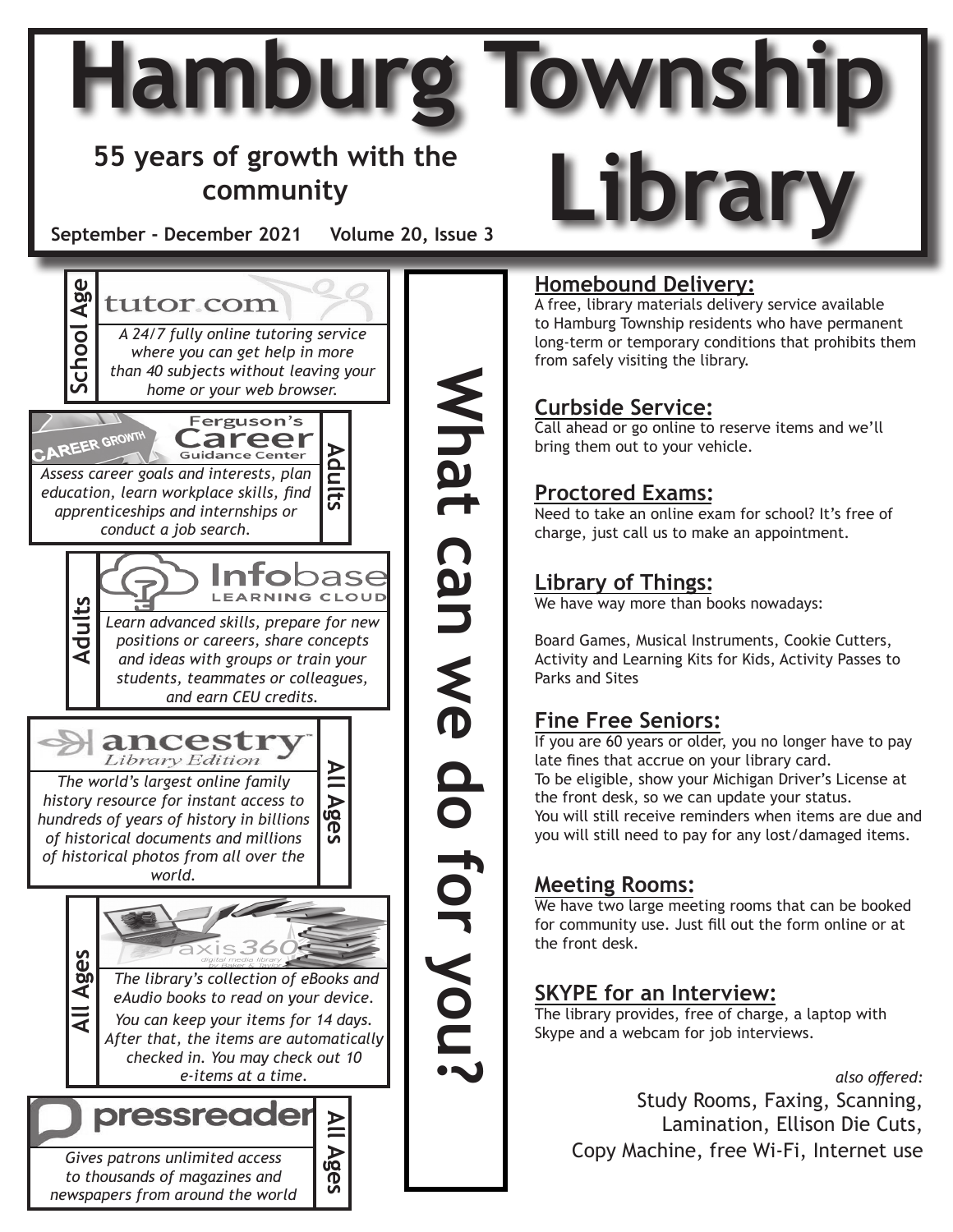## **Adult Programs**

**This fall, there will be a mixture of in-person\* and virtual programming. Please read the descriptions carefully. All virtual adult programs will be presented via the downloadable app ZOOM. Program links will be sent by email to those who have registered.**

**\*All in-person programming is subject to change to virtual if necessary.**

**We thank you in advance for your cooperation.** 

**Registration is required for all programs and crafts.** *Registration begins online August 30*

### **Program Series**

### **Great Decisions\***

Great Decisions is America's largest discussion program on world affairs. Join our discussion group on the following dates. *\*location TDB*

**Monday, September 13, 1:30pm** Topic: The Korean Peninsula

**Monday, October 11, 1:30pm** Topic: Roles of International Organizations in a Global Pandemic

**Monday, November 8, 1:30pm**  Topic: The End of Globalization?

### **HTL Spice Club\***

**Tuesdays, Sept. 21, Oct. 19, Nov. 16, Dec. 14 @ 1pm, In-Person**

Do you love to cook? Do you like to try new flavors and recipes? Maybe you are in a cooking rut and don't know how to start expanding your cooking repertoire. If so, have we got just the club for you!

Pick up your spice at the 1st of the month and receive a history of the spice as well as a few different recipes. We will meet later and discuss the pros and cons of the recipes/spice and share cooking tips and ideas.

### **Writing Workshops and Writing Critique Session**

**Writing Workshop with author D.A. Henneman (Ages 16+), In-Person\* Saturday, September 25 & Saturday, November 13, 1pm - 4pm**

Looking for guidance on your writing project? Don't know where to start? Join us for an afternoon of writing support and guidance with author D.A. Henneman.

### **Writing Critique Session with author D.A. Henneman (Ages 16+), In-Person\* Saturday, October 16 & Saturday, December 4, 1pm - 4pm**

This is a writer's network group where you will learn to give and receive constructive feedback on your writing. Participants are expected to be kind and reciprocal with both reading and writing assignments. There will be a short discussion on craft and a prompt given to encourage a writing project.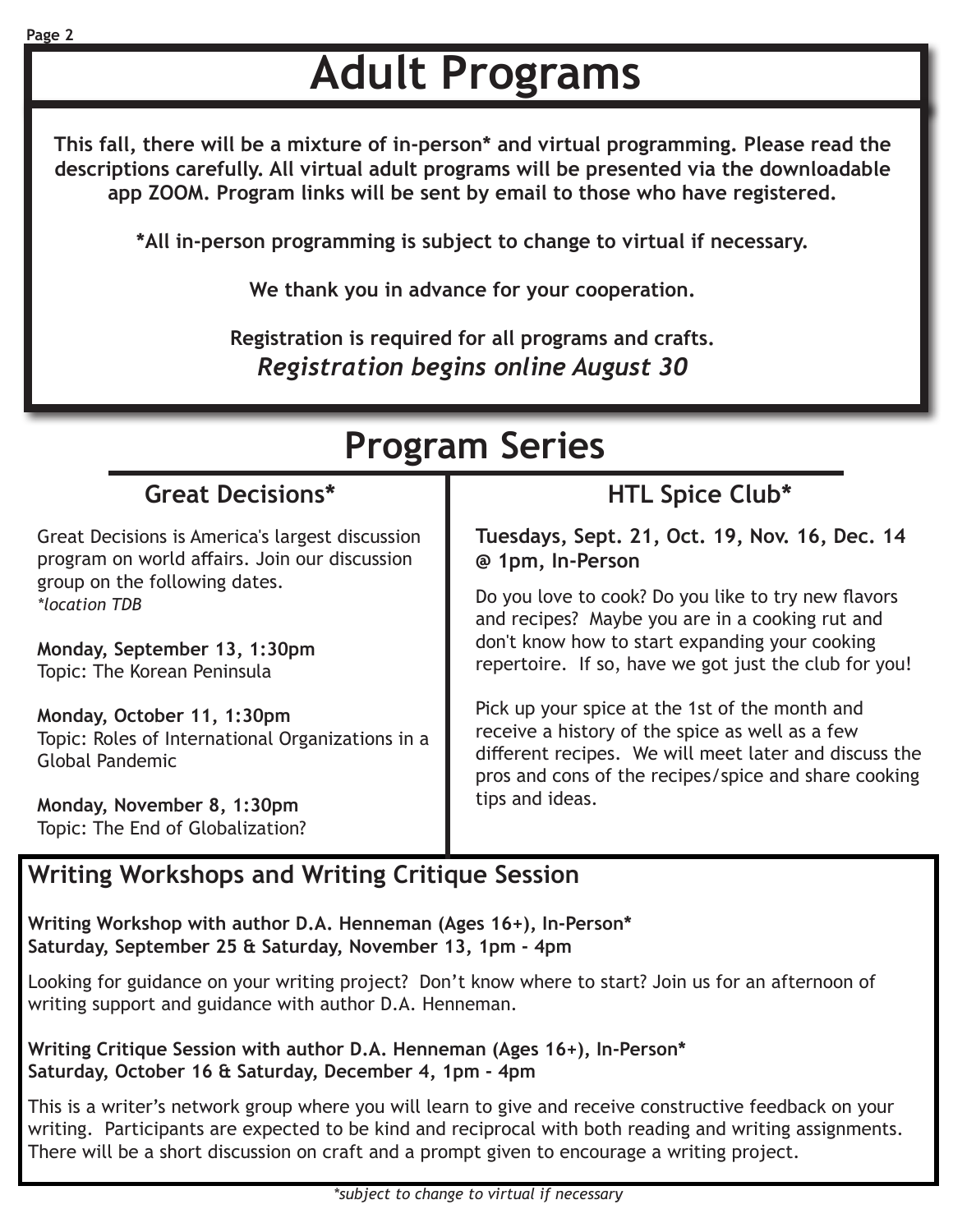# **Page 7** Deviously Devastating Drive-thru Halloween

**Join us for a drive through the woods next to the library.** 

**Start at the library parking lot; you'll be directed from there.**

**Stay in your car, receive donuts at the beginning of the route and treat bags at the end.**

**By Dracula's teeth and Frankenstein's bolts, there's going to be a scary amount of fun!**

**Saturday, October 16 7pm - 9pm**

**Registration required**





## **Battle of the Picture Books**

*Amelia Bedelia* by Peggy Parish *Bear Snores On* by Karma Wilson *Berenstain Bears* by Stan & Jan Berenstain *Chicka Chicka Boom Boom* by Bill Martin *Clifford* by Norman Bridwell *Curious George* by H.A. Rey *Day the Crayons Quit* by Drew Daywalt *Dragons love Tacos*  by Adam Rubin *Fancy Nancy* by Jane O'Connor *Go, Dog, Go* by Philip Eastman *Goodnight Moon* by Margaret Wise Brown *How do Dinosaurs ...* **by Jane Yolen** *If you give a Mouse a Cookie* by Laura Numeroff *Knuffle Bunny* by Mo Willems *Ladybug Girl* by Jacky Davis

**November is Picture Book Month!**

**Help us figure out what the best picture book is.**

**We'll start with these 32 titles.**

**Beginning November 1, vote every week to make sure your favorite titles make it to the next round.**

**The winning title will be announced November 26.**

**Patrons can vote at the library or online at hamburglibrary.org**



*Llama Llama* by Anna Dewdney *Minerva Louise* by Janet Stoeke *My Truck is Stuck* by Kevin Lewis *Pete the Cat* by James Dean *Pig the Pug* by Aaron Blabey *Pigeon needs a bath*  by Mo Willems *Pinkalicious* by Victoria Kann *Pout-Pout Fish* by Deborah Diesen *Rainbow Fish* by Marcus Pfister *Rhyming Dust Bunnies* by Jan Thomas *Skippyjon Jones* by Judy Schachner *Splat the Cat* by Rob Scotton *Stanley* by William Bee *Very Fairy Princess* by Julie Andrews *The Very Hungry Caterpillar* by Eric Carle *Where the Wild Things Are* by Maurice Sendak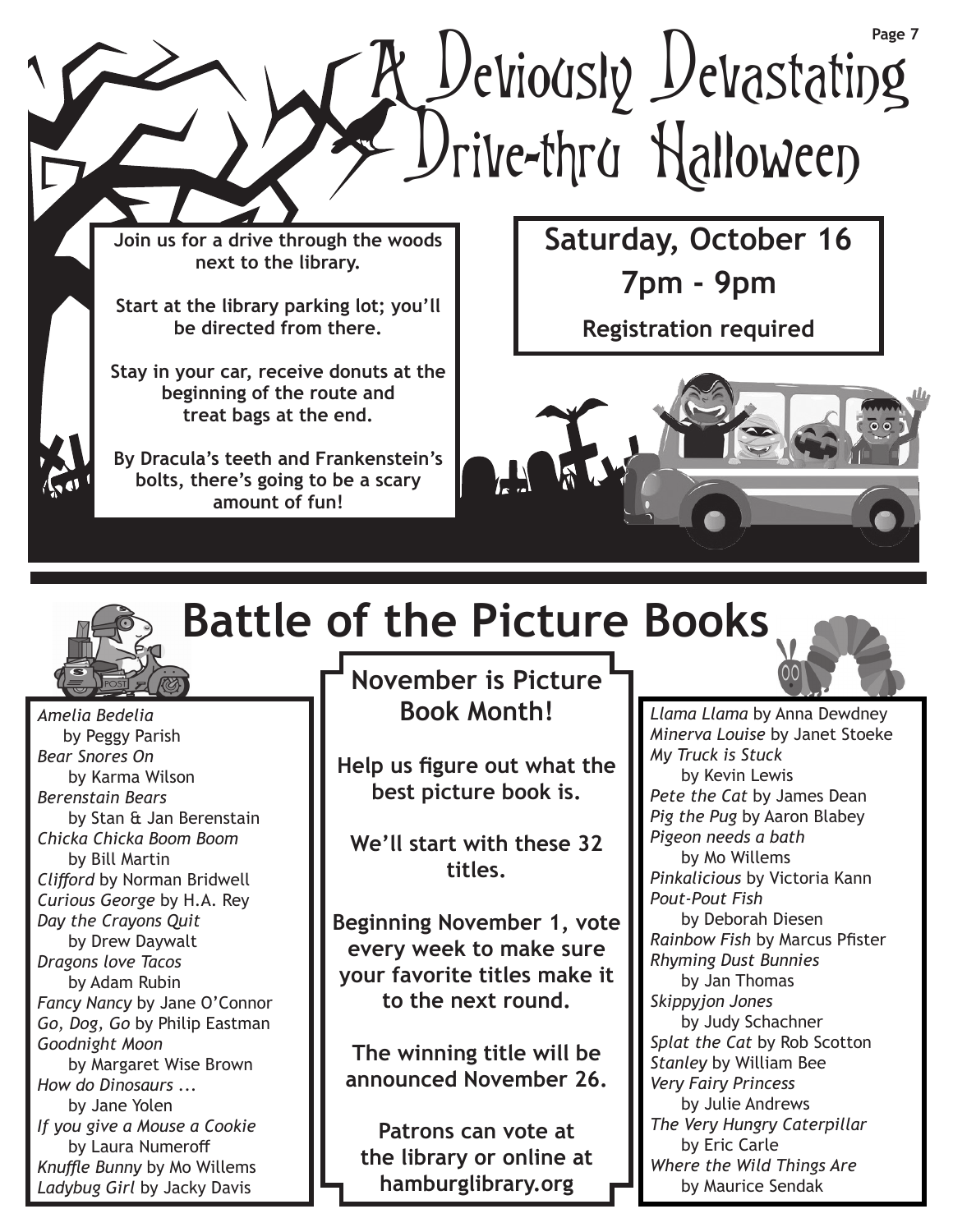### **September COLOUGER POCTODER**

#### **Monday, September 13, 6:30pm, Virtual Behind the Velvet Rope**

Join us for a look at the fascinating history of museums.

### **Wednesday, September 15, 6:30pm, Virtual Our Island Jewel: Detroit's Belle Isle Park**

Often called the crowning jewel of Detroit's riverfront, Belle Isle has a long and storied history. But for a few twists of fate, this beloved island might have been a much different place.

#### **Saturday, September 18, 1pm, In-Person\* Screening of** *Snow Flower and the Secret Fan*

Read the book, watch the film, and then join us for the Book Club on Monday, September 20th.

#### **Monday, September 20, 4pm - 6pm, Virtual Cooking Class with Mirepoix Cooking School: Italian Rustico** *\$20 per registration - you only need one*

*registration per family* This class is not a demonstration – it's a hands-on cooking experience that lets you interact with the ingredients and do the prep work yourself. You will learn the fundamentals of professional cooking and, at the end of the class, have a dinner for four to sit down to. For more details about the menu and shopping list, please go to our website under 'programs'. The Library has negotiated a discounted price

#### **Monday, September 20, 6:30pm, Virtual In Conversation Book Club with NYT Bestselling Author Lisa See**

for this event and is sharing in the cost.

Join us for a conversation and Book Club discussion with NYT bestselling author Lisa See. We will discuss her first novel, *Snow Flower and the Secret Fan*.

#### **Thursday, September 23, 6:30pm, In-Person\* Shopping Memories in Detroit**

Join us for a discussion about the heyday of shopping in downtown Detroit: Hudson's, Kern's, Himelhoch's, Crowley's, and much more.

### **Tuesday, September 28, 6:30pm, Virtual The Detroit Public Library: An American Classic**

Join us for a discussion about the Detroit Public Library from its beginning. History buffs, art enthusiasts, and librarylovers alike will enjoy this presentation.

### **Monday, October 4, 6:30pm, Virtual Conversation with Photographer Sean Doerr**

Join us for a conversation with Sean Doerr, photographer of *Lost Detroit: Stories Behind the Motor City's Majestic Ruins*.

### **Thursday, October 7, 6:30pm, Virtual Race, Death, and Justice**

Historian Dennis Fiems will discuss the case of African American physician Ossian Sweet, accused of shooting a white man in 1925 as Sweet attempted to move into a white neighborhood in Detroit.

### **Wednesday, October 13, 6:30pm, In-Person\* The History of the Packard Proving Grounds**

Learn the many reasons that the Packard Proving Grounds is on the National Registry of Historic Places with Packard historian Roger Luksik.

#### **Thursday, October 21, 6:30pm, In-Person\*** *The Englishman and Detroit: A British Entrepreneur Helps Restore a City's Confidence*

Author John Gallagher will discuss the resurgence of entrepreneurship in Detroit in the past 20 years, which was helped by Randal Charlton, a remarkable Brit who believed that Detroit could rebuild itself.



**Registration begins online Monday, August 30.**

**Registration is required for all programs to insure access to program and crafting supplies.**

**Program/Craft fees must be paid in person within** *TWO* **business days of registration or you will lose your spot.**

**Fees are non-refundable.**

**Age requirement is 15+ years.**

**You can register for programs by calling 810-231-1771 or visiting hamburglibrary.org**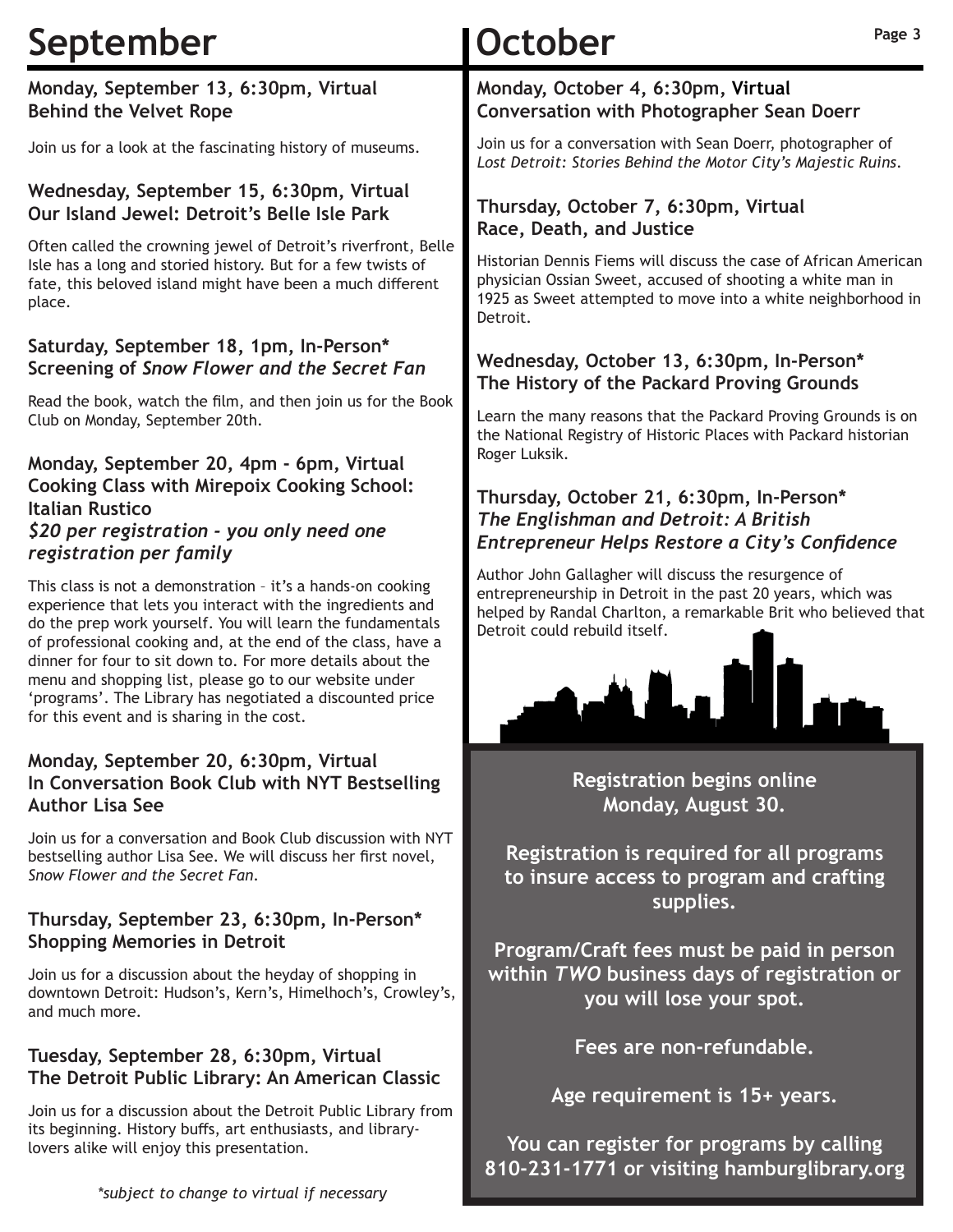### Page 6<sup>C</sup> **Story MOURE** September 13 through December 16 *registration begins online August 30*

*\*\*\*Attendance Policy: if you miss more than 3 story hours without notification to the library, you will be removed from story hour so the spot can be filled by another child*

**Story hour will be in person this fall and we would like to share a few things: our readers will not be wearing masks, class sizes will be smaller, and crafts will be take home.**

### **LIL' WIGGLERS BABY TIME**

Thursdays: 10am - 10:45am Sept. 16 to Dec. 16

*Geared toward newborn and 1 year olds.*

*Join us for 45 minutes of fun! Caregiver and child will interact while participating in stories and songs in a format designed especially for babies. Free play will follow with age appropriate toys and socialization for babies and caregivers. Toys will be disinfected after each use.* 

### **LAPSIT**

Mondays: 10am - 10:45am Sept. 13 to Dec. 13

*Geared toward 2 and 3 year olds. Enjoy 30 minutes of stories and songs, all from the comfort of the caregiver's lap, followed by a take-home craft.*

### **STORY HOUR**

Mondays: 1:30pm - 2:15pm Sept. 13 to Dec. 13 Thursdays: 10am - 10:45am Sept. 16 to Dec. 16

*Geared toward 4 and 5 year olds. Children will enjoy 30 minutes of storytelling followed by a take-home craft.*



Help the U. S. Marine Corps Reserve by donating brand-new, unwrapped toys in the collection boxes in the Library lobby.

Please DO NOT donate: stuffed animals, realistic-looking weapons, or gifts with food.

> **Monday, November 22 to Saturday, December 11**



Tues., December 7 @ 6:30pm Ages 5 & under

Wed., December 8 @ 6:30pm Ages  $66$  up

Join us to make and decorate some Christmas ornaments.

Ages 6+: The felt ornament you make will stay at the library for our yearly tree.

\*Registration required\*

Mitten Tree



### **<u>@Maarbent Making</u> | Virtual Scavenger Hunts**

lobby

Join in a scavenger hunt from the comfort of your own home!

You'll compete against other families via ZOOM. Let's see whose house has the most organized chaos!

It's an all-ages event. You will be sent the ZOOM link before we begin. Registration required.

**Wednesdays, 9/22\*, 10/20, 11/10 @ 6:30pm** *\* 9/22 will be outdoor items, weather permitting*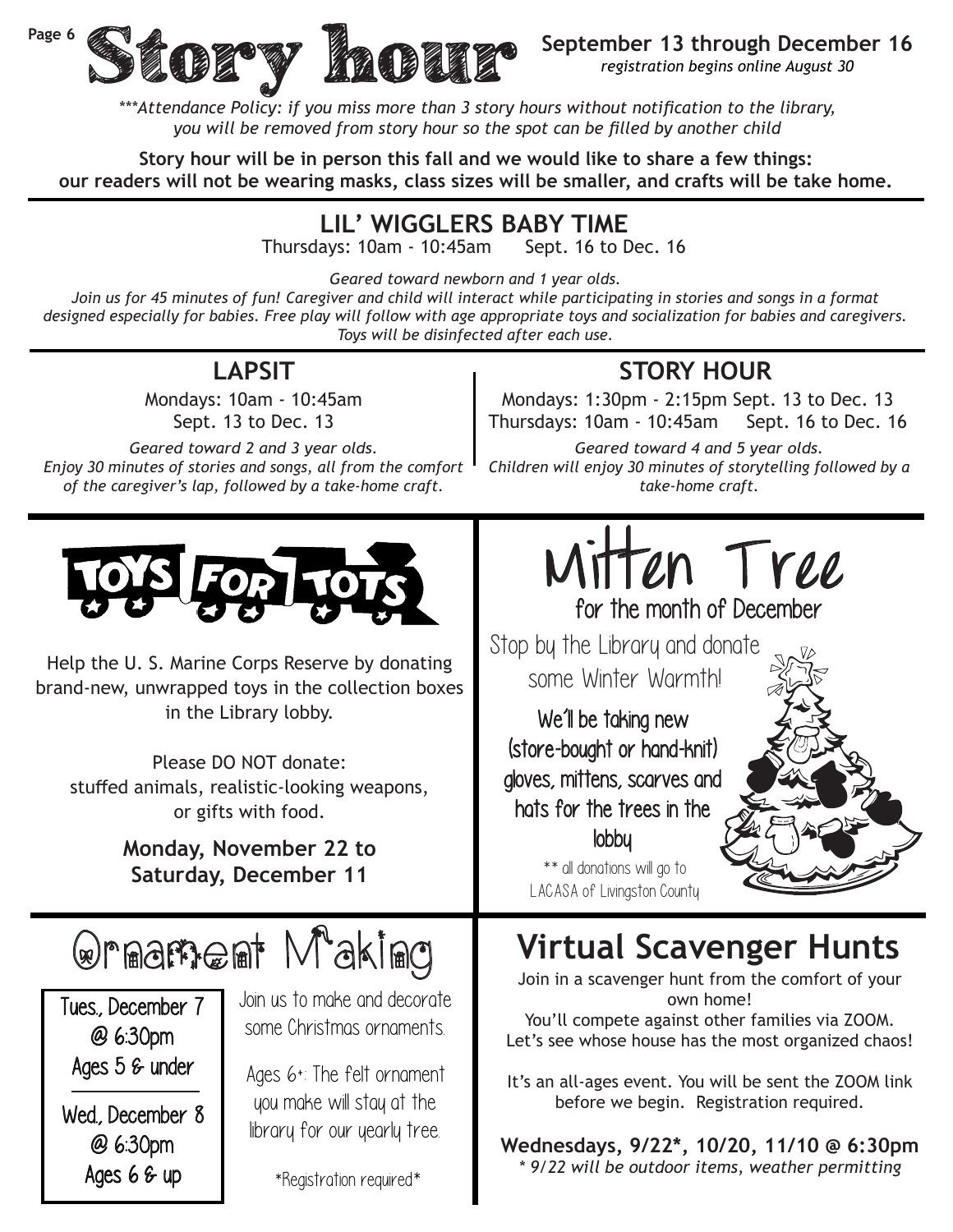### **November**

### **December**

#### **Thursday, November 4, 6:30pm, Virtual** *Designing Detroit: Wirt Rowland and the Rise of Modern American Architecture*

In the early 1900s, Detroit was leading the nation in architectural innovation and designer Wirt Rowland was at the forefront of this, yet few know of him. Find out why with author Michael Smith.

### **Tuesday, November 9, 6:30pm, Virtual Historical MI Governors & Politicians with a Livingston County Connection**

Valerie Martin, Curator & Historian for the Michigan Capitol and our own Lynn Riehl will discuss Governor Winans and other historical politicians that have a connection with Hamburg & Livingston County.

#### **Wednesday, November 17, 6:30pm, Virtual DIA Presents: Diego Rivera and the Detroit Industry Murals**

Learn the complex and intriguing story behind Diego Rivera and his Detroit Industry murals, which have been declared a National Historic Landmark.

**Wednesday, December 1, 6:30pm, Virtual Michigan Holiday Memories**

Learn about all the Holiday traditions throughout Michigan, starting in downtown Detroit and moving northward.

> **Registration begins online Monday, August 30.**

**Registration is required for all programs to insure access to program and crafting supplies.**

**Program/Craft fees must be paid in person within** *TWO* **business days of registration or you will lose your spot.**

**Fees are non-refundable.**

**Age requirement is 15+ years.**

**You can register for programs by calling 810-231-1771 or visiting hamburglibrary.org**

Adult Craft Kits

*Fees for programs must be paid within TWO business days of registration or you will lose your space.*

**A craft kit will be provided via curbside or in-library pickup for those who have registered. A tutorial link will be included so you can learn and complete the craft at your own speed.**

### **Week of September 13: Wine Cork Pumpkins**

Start the fall off right with two wine cork pumpkins (small and medium) to decorate your home with.

### **Week of October 4: Halloween Luminaries (\$5/material fee)**

Scare anyone who enters your home with these three spooky luminaries.

### **Week of October 25: Fall Book Page Wreath w/Accents**

Enjoy creating this wreath from old books accented with colorful fall-colored craft paper.

### **Week of November 15: Microwave Mug Pies**

Make your favorite Thanksgiving pies (Pumpkin, Pecan, and Apple Crisp) in a microwavable mug. Mugs, recipes, and some dry ingredients provided.

### **Week of December 6: Winter Wonderland Pom-Pom Wreath (\$5/material fee)**

This neutral wreath makes you feel warm and fuzzy and can stay up after the holidays are over.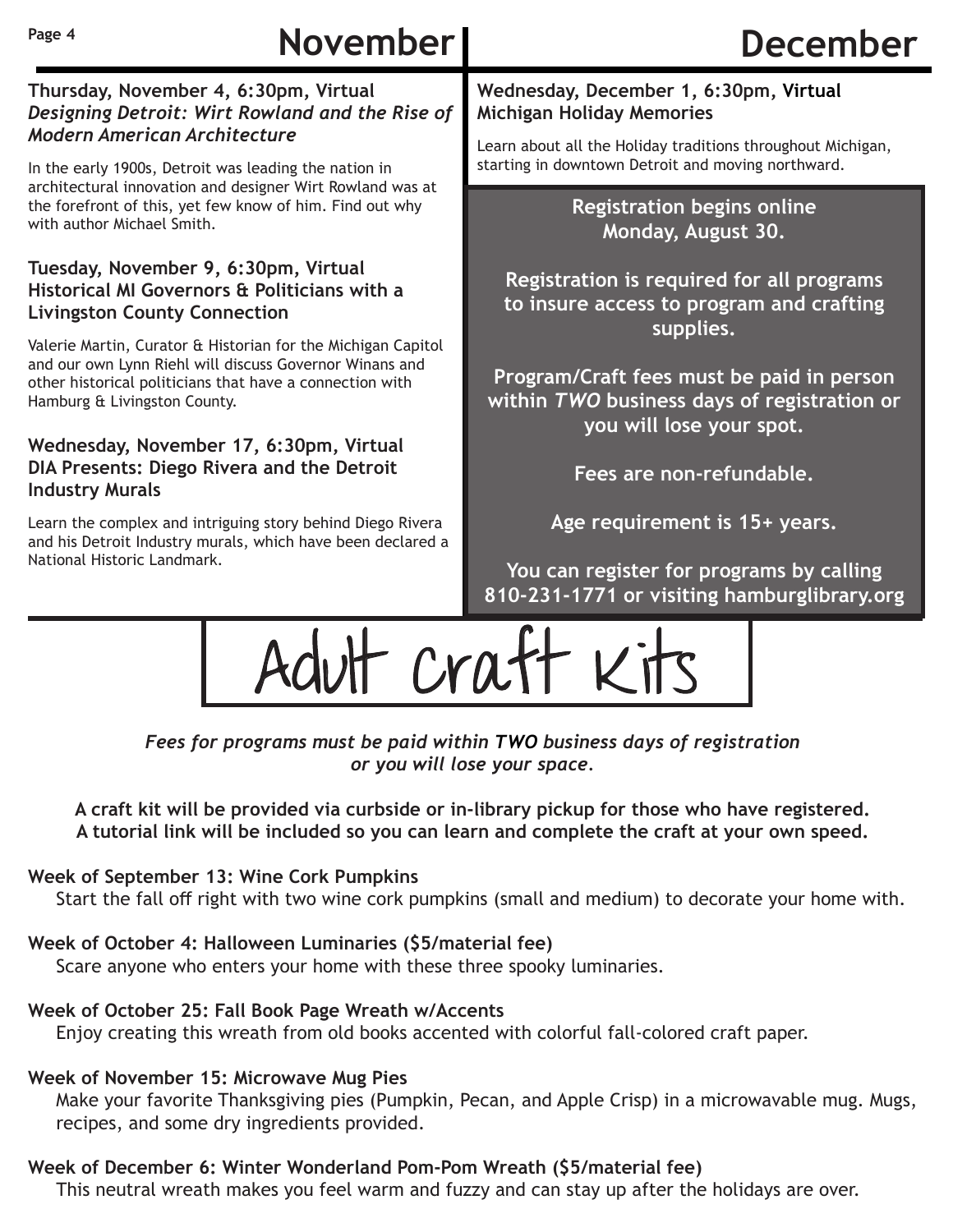# **Jackie's Book Club**

**To participate, please complete a one-time registration so the library has your email address. When the time comes, you will receive a link to join the discussion.**

**Join your friends and neighbors for a lively, informal adult book discussion at 1pm on the first Wednesday of each month. Discussions will be an in-person/Zoom hybrid. Pick up a copy of the book before the discussion dates.**

### **September 1**

#### *Nothing to Envy* **By Barbara Demick**

A fascinating and deeply personal look at the lives of six defectors from the repressive totalitarian



더이상 부러월것이 업다

regime of the Republic of North Korea, in which Demick, an L.A. Times staffer and former Seoul bureau chief, draws out details of daily life that would not otherwise be known to Western eyes because of the nearcomplete media censorship north of the arbitrary border drawn after Japan's surrender ending WWII.

### **October 6**

*The Guest List* **By Lucy Foley**

On an island off the coast of Ireland, guests gather to celebrate two people joining their lives together as one. The groom: handsome and charming, a rising television star. The bride:



up dead. Who didn't wish the happy couple well? And perhaps more important, why?

### **November 3** *Dear Edward* **By Ann Napolitano**

One summer morning, twelve-yearold Edward Adler,and 185 other passengers, board a flight



in Newark headed for Los Angeles. Halfway across the country, the plane crashes. Edward is the sole survivor.

Dear Edward is at once a transcendent coming-of-age story, a multi-dimensional portrait of an unforgettable cast of characters, and a breathtaking illustration of all the ways a broken heart learns to love again.

### **December 1**

*You Were There Too* **By Colleen Oakley**

Mia Graydon's life looks picket-fence perfect; she has the house, her loving husband, and dreams of starting a family. But she has other dreams too unexplained, recurring

ones starring the same man. Still, she doesn't think much of it, until a relocation to small-



town Pennsylvania brings her face to face with the stranger she has been dreaming about for years.

# **Book Sale**

**Saturday, October 30 during regular library hours**

**The book sale this year will be a week-long event as opposed to one day only.**

### Donations:

Will be accepted from Monday, October 4 - Wednesday, October 20

**Items not accepted: Reader's Digest condensed books, magazines, encyclopedias, text books, or anything musty, dirty or damaged. Receipts will be given if requested.**

# **Monday, October 25 -**